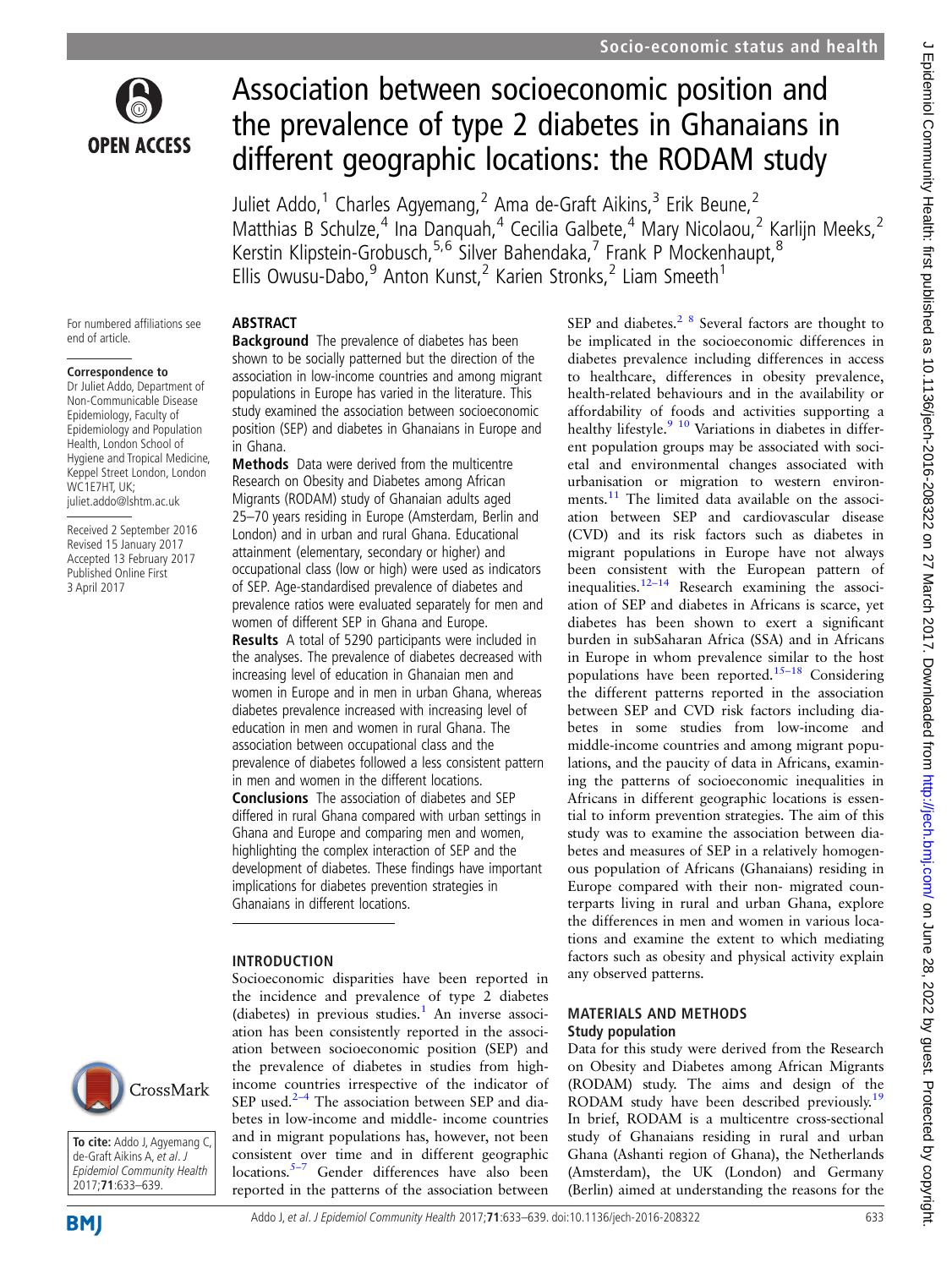high prevalence of diabetes and obesity among African populations in Europe. The study was conducted between 2012 and 2015. Owing to differences in available data registration systems, different recruitment strategies aimed at obtaining representative samples of Ghanaians in the various sites were employed across locations. In Ghana, participants were randomly drawn from the list of 30 census enumeration areas in the Ashanti region. Participants in Amsterdam were randomly drawn from the Amsterdam Municipal Health register which contains data on the country of birth of residents and their parents. Ghanaian organisations including churches as well as social and community groups served as the sampling frame in London and Berlin. The participation rate was 76% in rural Ghana and 74% in urban Ghana. In London, 75% of individuals registered in the various Ghanaian organisations and invited to participate took part and the figure was 68% in Berlin. In Amsterdam, a response was received from 67% of those invited, and 53% of these participated in the study.

All recruited participants completed a structured questionnaire and a physical examination. Fasting venous blood and urine samples were collected, processed and temporarily stored at −80°C at the local research centres' laboratories according to standard operational procedures and transported to one site (Berlin) for biochemical analyses. Weight was measured twice without shoes and in light clothing to the nearest 0.1 kg using a portable electronic scale (SECA 877). Height was measured twice with a portable stadiometre (SECA 217) to the nearest 0.1 cm.

Ethical approvals were obtained from the respective ethics committees and review boards in the different locations.

### Diabetes

Diabetes was defined as fasting plasma glucose ≥7.0 mmol/L, treatment for diabetes or self-reported diabetes.<sup>[20](#page-5-0)</sup>

### Socioeconomic indicators

SEP was measured by education and occupation. Educational status based on the self-reported highest qualification attained by the participants was classified into: 'elementary' (no, primary or lower secondary education), 'secondary' (upper secondary and postsecondary non-tertiary education) and 'higher' (tertiary education). Occupational classes were coded according to the International Standard Classification of Occupations scheme (ISCO-08) classified as 'high' (professionals, managers, clerical support staff, higher grade routine non-manual employees service and sales-related occupations) and 'low' (craft and related trades workers, elementary occupations and farmers). $21$ 

### Assessment of covariates

Other covariates considered were age in categories (25–34, 35– 44, 45–54, 55–64 and 65+) and sex. Body mass index (BMI) was classified as 'underweight' <18.5 kg/m<sup>2</sup>; 'normal weight' 18.5–24.9 kg/m<sup>2</sup>; 'overweight' 25.0–29.9 kg/m<sup>2</sup> 25.0–29.9 kg/m<sup>2</sup>; and 'obesity'≥30 kg/m<sup>2,[22](#page-5-0)</sup>

The level of physical activity was assessed from the frequency, duration and intensity of different types of major activities in the domains of work-related physical activity, active commuting (walking and cycling) and leisure time physical activity using the Global Physical Activity Questionnaire developed by the  $WHO.<sup>23</sup>$  $WHO.<sup>23</sup>$  $WHO.<sup>23</sup>$  Based on metabolic equivalents of task (MET) determined per week using the compendium of Ainsworth, $24$  the physical activity level of participants was classified as 'low' or 'high'. Dietary intake was assessed with a standardised Ghana Food Propensity Questionnaire (Ghana-FPQ) that queried the

frequency of intake of food groups at predefined portion sizes in the preceding 12 months. The Ghana-FPQ covered 134 food items based on the European Food Propensity Questionnaire in addition to Ghanaian foods.<sup>[25 26](#page-5-0)</sup> Food intake frequencies were combined with standard portion sizes to estimate the usual daily total energy intake in kcal/day and were classified as <2000, 2000–3500 and >3500.

### Statistical analysis

All statistical analyses were performed using STATA V.14 (Stata Corp, College Station, Texas). Age-standardised prevalence of diabetes was calculated by the direct method with the standard being the age distribution of the total study population. The associations between the SEP measures and the prevalence of diabetes were assessed using Poisson regression with robust SEs, adjusted for age. Possible mediators (BMI, physical activity and daily energy intake) were also included in the models. Analyses were performed separately for men and women. There was no significant interaction between European sites in the association between SEP measures and the prevalence of diabetes and therefore data from Europe were combined in the regression analyses. A total of 5290 participants aged between 25 and 70 years were included in the analyses. There was no missing data for diabetes. The associations between missing data for the key explanatory variables of interest (education n=391 and occupational class n=1236) and diabetes were investigated by site, using  $\chi^2$  tests. For the regression models, a complete case analysis approach was used. To maximise amount of data available, all data available were included in the age-adjusted models.

# RESULTS

The characteristics of the study population are shown by location and level of education in [table 1](#page-2-0). Ghanaian participants in Europe had the highest proportion of individuals with higher levels of education (46.9% in men and 35.1% in women) compared with those in urban Ghana (31.5% in men and 11.5% in women) and rural Ghana (20.2% in men and 5.2% in women). A greater proportion of participants with a higher level of education were in the high occupational class in all locations. The proportion of obese participants ( $\text{BMI} \geq 30 \text{ kg/m}^2$ ) was highest in those with a higher level of education among men in rural Ghana but not in Europe where obesity was high across all levels of education. In rural Ghana and Europe, the proportion of physically inactive participants was highest among those with a higher level of education in men and women. The majority of Ghanaians in Europe were first generation migrants (98.2 and 98.3% for men and women, respectively). The mean duration of residence in Europe for first generation Ghanaian migrants was  $16.9$  (SD=9.7) and  $17.1$  (SD=9.5) years for men and women, respectively.

[Figure 1](#page-2-0) shows the age-standardised prevalence of diabetes by education in men and women by geographic location. The prevalence of diabetes decreased with increasing level of education in men and women in Europe and among men in urban Ghana. In rural Ghana, however, the prevalence of diabetes increased with increasing levels of education in men and women. There was no apparent pattern observed for women in urban Ghana.

Different patterns emerged for the prevalence of diabetes by occupational class as shown in fi[gure 2.](#page-3-0) There was no observed difference in the prevalence of diabetes by occupational class in men and women in Europe and in women in urban Ghana. The prevalence of diabetes was higher in participants of a higher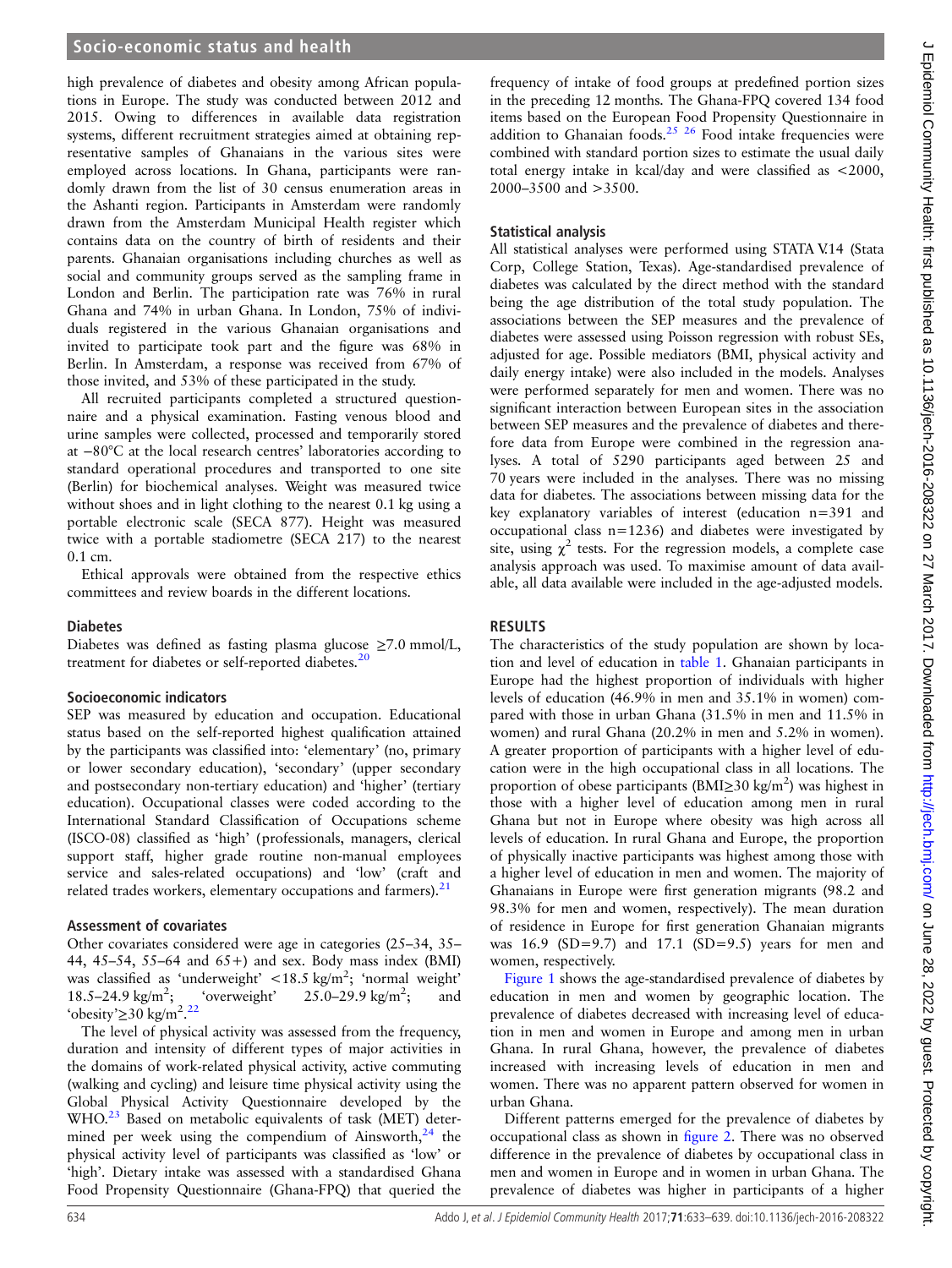<span id="page-2-0"></span>Table 1 Baseline characteristics of study population by gender, location and level of education

|                                                 | Rural Ghana n=974 |             |             | Urban Ghana n=1400 |             |             | Europe n=2916 |            |             |
|-------------------------------------------------|-------------------|-------------|-------------|--------------------|-------------|-------------|---------------|------------|-------------|
| <b>Total number</b>                             | Elementary        | Secondary   | Higher      | Elementary         | Secondary   | Higher      | Elementary    | Secondary  | Higher      |
| Men                                             |                   |             |             |                    |             |             |               |            |             |
| Number of participants, N                       | 158               | 146         | 77          | 92                 | 176         | 123         | 159           | 492        | 576         |
| Mean age, years (SD)                            | 47.7 (12.2)       | 46.0 (12.6) | 43.3 (13.8) | 47.9 (11.3)        | 46.7(11.4)  | 45.5 (12.9) | 50.0(8.3)     | 47.7(9.3)  | 46.3 (11.4) |
| Obesity BMI $\geq$ 30 kg/m <sup>2</sup> , n (%) | $\mathbf{0}$      | 1(0.7)      | 3(3.9)      | 3(3.3)             | 11(6.3)     | 11(8.9)     | 28 (17.6)     | 93 (18.9)  | 100(17.4)   |
| High occupation class, n (%)                    | 5(3.3)            | 8(5.7)      | 33 (44.0)   | 16 (17.8)          | 41 (23.8)   | 65 (54.6)   | 12(10.3)      | 88 (22.5)  | 261 (55.8)  |
| Low physical activity (%)                       | 12(7.6)           | 12(8.3)     | 17(22.1)    | 27(30.3)           | 25(14.4)    | 35(28.7)    | 21(15.5)      | 62(20.1)   | 86 (24.9)   |
| Total energy intake $\geq$ 3500 kcal/day, n (%) | 19 (14.5)         | 12(9.5)     | 11(15.5)    | 2(2.2)             | 6(3.5)      | 7(5.7)      | 15(15.5)      | 62(20.1)   | 86 (24.9)   |
| Mean years since migration, (SD)*               |                   |             |             |                    |             |             | 17.6(8.7)     | 16.9(9.3)  | 16.8(10.4)  |
| Women                                           |                   |             |             |                    |             |             |               |            |             |
| Number of participants, N                       | 397               | 165         | 31          | 522                | 371         | 116         | 476           | 621        | 592         |
| Mean age, years (SD)                            | 48.3 (12.3)       | 43.1 (11.9) | 42.9 (13.9) | 46.7(11.1)         | 43.1 (10.6) | 41.0 (12.0) | 47.8 (7.8)    | 45.7(9.2)  | 45.2 (10.8) |
| Obesity BMI $\geq$ 30 kg/m <sup>2</sup> , n (%) | 30(7.6)           | 15(9.2)     | 3(9.7)      | 178 (34.1)         | 116(31.3)   | 44 (37.9)   | 241 (50.8)    | 308 (49.8) | 279 (47.4)  |
| High occupation class, n (%)                    | 36(9.6)           | 17(11.3)    | 18(60.0)    | 172 (36.6)         | 123 (34.7)  | 70 (64.2)   | 26(10.1)      | 139 (30.6) | 332 (67.8)  |
| Low physical activity, n (%)                    | 90(22.7)          | 38 (22.9)   | 10(32.3)    | 244 (46.9)         | 115(31.3)   | 47 (40.9)   | 89 (23.9)     | 161 (31.9) | 154 (32.1)  |
| Total energy intake $\geq$ 3500 kcal/day, n (%) | 43 (12.4)         | 17(11.9)    | 5(18.5)     | 12(2.3)            | 24(6.7)     | 9(7.8)      | 27(9.0)       | 73 (19.5)  | 77 (23.8)   |
| Mean years since migration, (SD)*               |                   |             |             |                    |             |             | 16.7(8.3)     | 16.8(9.8)  | 17.8 (10.2) |

\*Restricted to participants in Europe. BMI, body mass index.





occupational class among men in urban Ghana and women in rural Ghana.

[Table 2](#page-3-0) shows the associations between the level of education and diabetes prevalence in men and women in rural Ghana, urban Ghana and Europe. In regression analyses, there were suggestions of a higher prevalence of diabetes in men and women with a higher level of education in rural Ghana. There were no significant associations between the level of education and the prevalence of diabetes in men and women in urban Ghana and in men in Europe. Women in Europe with a higher level of education, however, had a lower prevalence of diabetes (prevalence ratio (PR): 0.65; 95% CI 0.45 to 0.93). This association was not explained by BMI, physical activity and dietary intake.

[Table 3](#page-4-0) shows the association between the prevalence of diabetes and the occupational class in men and women in the different locations. With the exception of women in rural Ghana in whom a higher occupational class was associated with a statistically significant prevalence of diabetes (PR: 2.92; 95% CI 1.41 to 6.06), no other associations were observed between the occupational class and diabetes prevalence in the other locations.

### **DISCUSSION**

There were differences in the patterns observed between the prevalence of diabetes and measures of SEP (educational level and occupational class) in Ghanaian men and women in the different locations in this study. In rural Ghana, the prevalence of diabetes was higher in men and women with a higher level of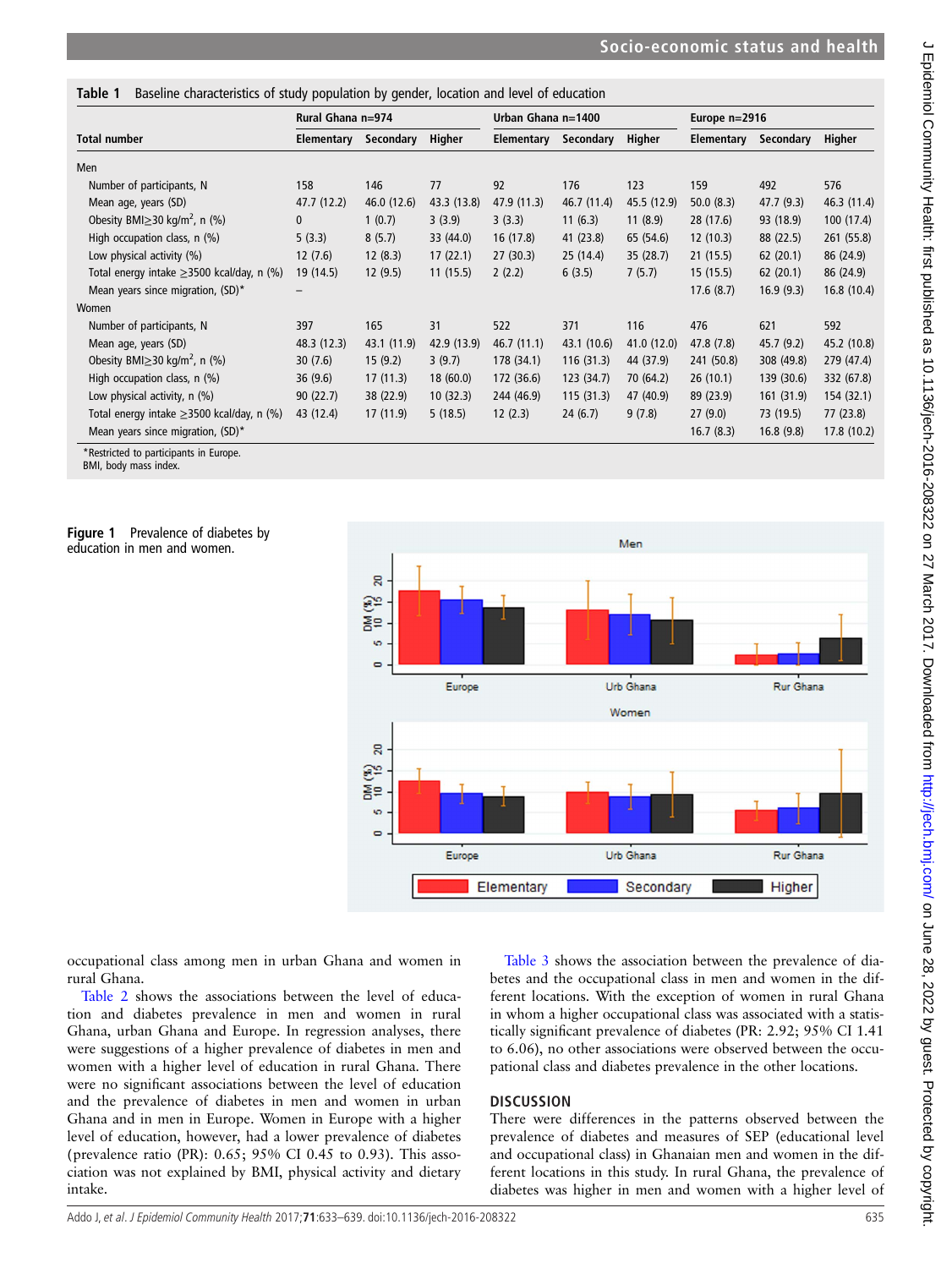<span id="page-3-0"></span>Figure 2 Prevalence of diabetes by occupational class in men and women.



Table 2 Association of level of education with diabetes in men and women

|             |                    | Men                               |                               |                                | Women                             |                               |                         |
|-------------|--------------------|-----------------------------------|-------------------------------|--------------------------------|-----------------------------------|-------------------------------|-------------------------|
|             | Level of education | Distribution of<br>diabetes (n/N) | Model 1<br><b>PR (95% CI)</b> | Model 2<br>PR (95% CI)         | Distribution of<br>diabetes (n/N) | Model 1<br><b>PR (95% CI)</b> | Model 2<br>(PR (95% CI) |
| Rural Ghana | Elementary         | 4/158                             | 1.00                          | 1.00                           | 22/397                            | 1.00                          | $1.00\,$                |
|             | Secondary          | 4/146                             | $0.98$ (0.26 to 3.75)         | $0.70$ (0.19 to 2.63)          | 10/165                            | 1.31 (0.63 to 2.72)           | 1.34 (0.59 to 3.04)     |
|             | Higher             | 5/77                              | 2.76 (0.76 to 10.08)          | 1.37 (0.40 to 4.79)            | 3/31                              | 2.06 (0.75 to 5.67)           | 1.96 (0.82 to 4.64)     |
| Urban Ghana | Elementary         | 12/92                             | 1.00                          | 1.00                           | 51/522                            | 1.00                          | 1.00                    |
|             | Secondary          | 21/176                            | $1.15(0.61)$ to 2.20)         | $1.46(0.75)$ to 2.88)          | 33/371                            | 1.22 (0.79 to 1.90)           | 1.38 (0.89 to 2.15)     |
|             | Higher             | 13/123                            | $1.03$ (0.50 to 2.12)         | 1.11 $(0.54 \text{ to } 2.27)$ | 11/116                            | 1.28 (0.67 to 2.45)           | 1.37 (0.71 to 2.64)     |
| Europe      | Elementary         | 28/159                            | 1.00                          | 1.00                           | 60/476                            | 1.00                          | 1.00                    |
|             | Secondary          | 76/492                            | $0.96$ (0.64 to 1.45)         | 1.49 (0.79 to 2.79)            | 59/621                            | $0.79$ (0.56 to 1.11)         | 0.74 (0.46 to 1.20)     |
|             | Higher             | 79/576                            | $0.91$ (0.61 to 1.37)         | 1.33 (0.70 to 2.52)            | 53/592                            | $0.65$ (0.45 to 0.93)         | $0.68$ (0.42 to 1.10)   |

Bold values are statistically significant.

Model 1- adjusted for age.

Model 2- Model 1 plus BMI, physical activity and dietary intake.

education. In contrast, diabetes prevalence was lower in Ghanaian men and women with a higher level of education in Europe. We did not observe a clear pattern in the association between the prevalence of diabetes and SEP in urban Ghana particularly among women. In regression analyses, with the exception of a lower prevalence of diabetes among Ghanaian women with the highest level of education in Europe and a higher prevalence of diabetes among women in rural Ghana with a higher occupational class, no other significant associations were observed. These relationships were not explained by BMI, physical activity and dietary intake. It is possible that differences in gender roles in the different settings may have contributed to these patterns among women.

The results of our study involving Ghanaians residing in different locations suggest differences in the social patterning of diabetes within different economic and social contexts as demonstrated in some previous studies. Whereas diabetes has been shown to be more prevalent in socioeconomically disadvantaged groups, in studies from high-income countries irre-spective of the measure of SEP used,<sup>[1](#page-5-0) [27 28](#page-6-0)</sup> some studies from

low-income countries have observed an increased prevalence of diabetes in higher SEP groups.<sup>[29](#page-6-0)</sup> The common explanation given for the observed inverse association in high-income countries is a higher risk of established risk factors of diabetes such as obesity, physical inactivity and increased consumption of unhealthy diets among people of lower  $\text{SEP}^2$  $\text{SEP}^2$  <sup>30</sup> Access to healthcare services and health information may also contribute to socioeconomic differences in diabetes prevalence.<sup>10</sup> Studies examining the association between SEP and the prevalence of diabetes in SSA are limited. The few studies available have generally shown a direct association with a higher prevalence or incidence of diabetes associated with higher  $SEP<sup>31</sup>$ <sup>32</sup> Higher SEP have been shown to be directly associated with obesity in most SSA studies, particularly in men which could possibly explain the observed direct association with diabetes.<sup>33</sup> <sup>34</sup> People of higher SEP in SSA are more likely at this stage of their economic development to have higher prevalence of risk factors of diabetes such as obesity, because they are more likely to afford and therefore consume energy-dense foods and have lower levels of physical activity.<sup>[11](#page-5-0)</sup> The higher levels of physical

PR, prevalence ratio.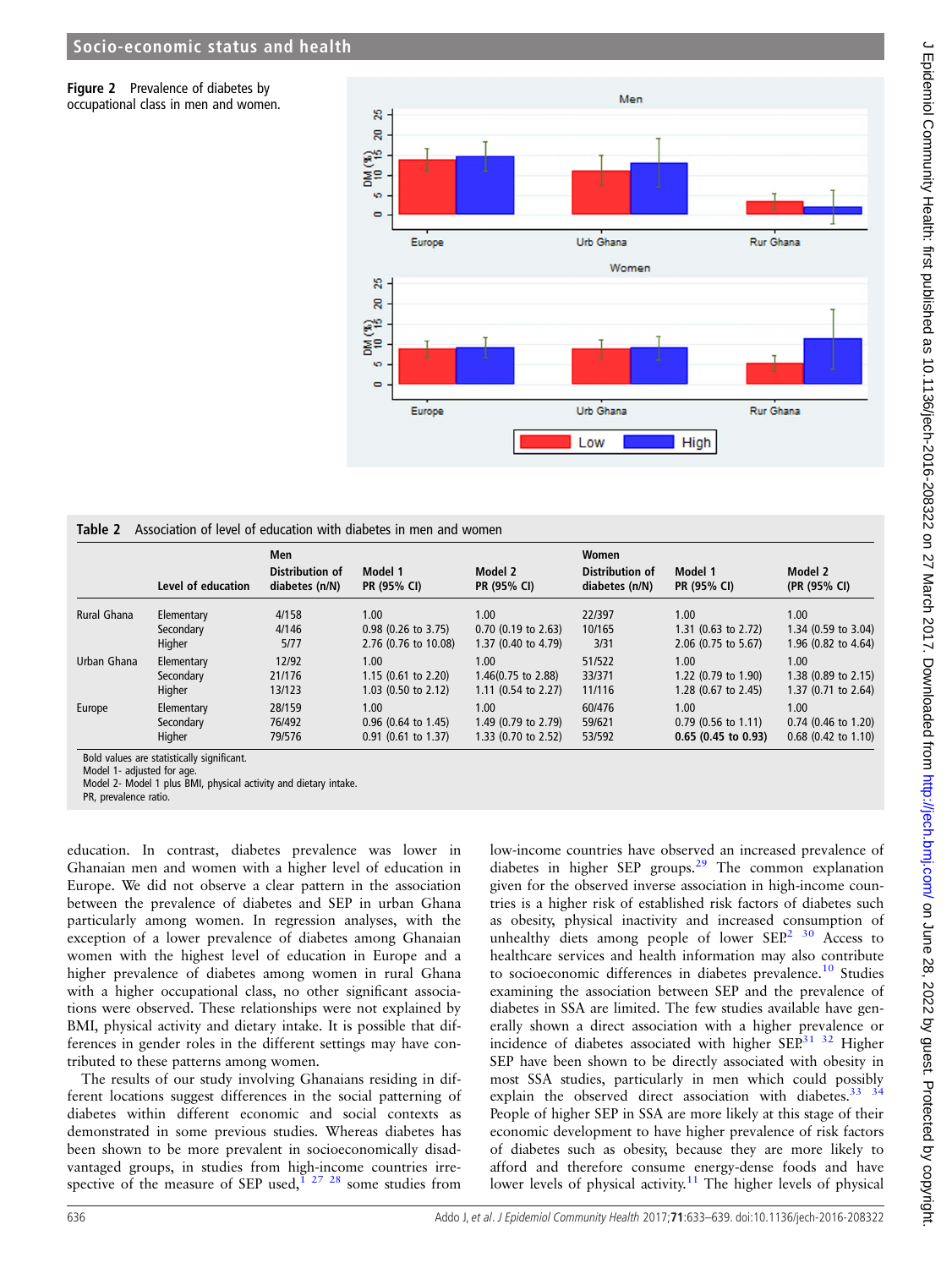| rapie 3<br>Association of occupational class with diabetes in men and women |                           |                                   |                        |                        |                                   |                        |                         |  |  |
|-----------------------------------------------------------------------------|---------------------------|-----------------------------------|------------------------|------------------------|-----------------------------------|------------------------|-------------------------|--|--|
|                                                                             |                           |                                   | Men                    |                        | Women                             |                        |                         |  |  |
|                                                                             | <b>Occupational class</b> | Distribution of<br>diabetes (n/N) | Model 1<br>PR (95% CI) | Model 2<br>PR (95% CI) | Distribution of<br>diabetes (n/N) | Model 1<br>PR (95% CI) | Model 2<br>(PR (95% CI) |  |  |
| Rural Ghana                                                                 | Low                       | 11/320                            | 1.00                   | 1.00                   | 25/487                            | 1.00                   | 1.00                    |  |  |
|                                                                             | High                      | 1/46                              | $0.70$ (0.09 to 5.55)  | $0.73$ (0.06 to 9.22)  | 8/71                              | $2.92$ (1.41 to 6.06)  | 2.28 (0.92 to 5.65)     |  |  |
| Urban Ghana                                                                 | Low                       | 29/260                            | 1.00                   | 1.00                   | 50/569                            | 1.00                   | 1.00                    |  |  |
|                                                                             | High                      | 16/122                            | $0.92$ (0.53 to 1.61)  | $0.85$ (0.48 to 1.51)  | 33/365                            | 1.15 (0.75 to 1.78)    | 1.16 (0.75 to 1.81)     |  |  |
| Europe                                                                      | Low                       | 86/620                            | 1.00                   | 1.00                   | 62/712                            | 1.00                   | 1.00                    |  |  |
|                                                                             | High                      | 54/364                            | 1.06 (0.77 to 1.47)    | $1.34$ (0.90 to 2.00)  | 47/509                            | $0.91$ (0.62 to 1.33)  | 0.95 (0.57 to 1.59)     |  |  |

<span id="page-4-0"></span>Table 3 Association of occupational class with diabetes in men and women

Bold values are statistically significant.

Model 1- adjusted for age

Model 2- Model 1 plus body mass index, physical activity and dietary intake.

PR, prevalence ratio.

inactivity in those with a higher level of education in rural Ghana in this study could possibly explain the direct association observed between SEP and diabetes in that location. Interestingly, among participants in Europe especially women, there were suggestions of an inverse association between SEP and the prevalence of diabetes. This inverse pattern was less consistent in Ghanaian men in Europe. Several studies in highincome and low-income countries have demonstrated a higher risk of diabetes in women with low SEP whereas the association in men has not always been consistent or statistically signifi-cant.<sup>[35](#page-6-0)-37</sup> We hypothesise that women with a higher level of education in Europe are more health conscious than men and possibly adapt lifestyles and behaviours that reduce their risk of developing of diabetes. The definite reasons for these sex-related differences, however, remain unclear and require further investigation. The patterns of the associations between diabetes prevalence and occupational class were less consistent. The reasons for this are uncertain but could be due to the classification of occupational class into just two categories (high and low) because of the low number of participants in some occupations. An education–occupation mismatch has been previously reported among migrant populations, where migrants with a high level of education are often engaged in unskilled jobs.<sup>[38](#page-6-0)</sup> Results from our study, however, indicate that the majority of participants with a higher level of education were of higher occupational class in all locations.

Previous studies have reported inconsistent patterns in the association between SEP and diabetes in migrant populations in Europe.[12 14](#page-5-0) An earlier study which included South Asians and Europeans in the UK showed that whereas worse SEP was associated with a higher prevalence of glucose intolerance in Europeans, the patterns were less consistent and were more complex in South Asian men and women.<sup>[12](#page-5-0)</sup> The authors posited that the European pattern of inequalities was possibly established in different subgroups of South Asians at a different pace similar to the observed patterns in our study.[12](#page-5-0) Despite the inconsistent patterns often reported in the association between SEP and CVD risk factors in migrant populations, the general expectation is that a socioeconomic gradient will eventually emerge similar to that observed in the European host population.<sup>39</sup> <sup>40</sup> The direct pattern of association between SEP and diabetes observed in rural Ghana and the inverse association observed in Europe, particularly among women in this study, is consistent with the 'diffusion theory' of the epidemic of ischaemic heart disease (IHD) mortality.[41](#page-6-0) This theory suggests that the rise in IHD started in higher socioeconomic groups in richer countries because they were the first to afford predisposing behaviours such as smoking and diets rich in saturated fats. The

disease then spread to the lower socioeconomic groups when the epidemic started to decline because those in the higher socioeconomic groups were the first to adopt the behavioural changes required to reduce the risk of  $IHD<sup>41</sup>$  $IHD<sup>41</sup>$  $IHD<sup>41</sup>$ . This could possibly explain the increased prevalence of diabetes in higher socioeconomic groups in rural Ghana but a decrease in prevalence in those of higher SEP in Europe.

There are some limitations to be considered in interpreting these data. Although we made every effort to increase the comparability of the data collected between locations, different recruitment strategies, different response rates and a different proportion of missing data in some covariates in the different locations may have affected the validity of our results. The assessment of the level of education and occupational class was based on identical questions that were modified to reflect the classifications used in each location. However, the majority of the participants in the

# What is already known on this subject?

Previous studies conducted in high-income countries have consistently shown lower socioeconomic position (SEP) to be associated with an increased prevalence of diabetes with the evidence suggesting a steeper gradient for women. The direction of the association between SEP and diabetes has, however, not been consistent in studies from low-income and middle-income countries and limited data is available on socioeconomic gradients in migrant populations in Europe.

# What this study adds?

This study, involving a relatively homogenous group of Ghanaians living in Ghana and Europe, demonstrated variations in the pattern of the association of diabetes and SEP by gender and by geographic location with a tendency for a direct association in rural Ghana (higher prevalence of diabetes in those with higher education) and an inverse association in Europe (higher prevalence of diabetes in those with lower education). These findings highlighting the complex interaction of SEP and the development of diabetes may have important implications for diabetes prevention strategies aimed at reducing health inequalities in Ghanaians in different locations.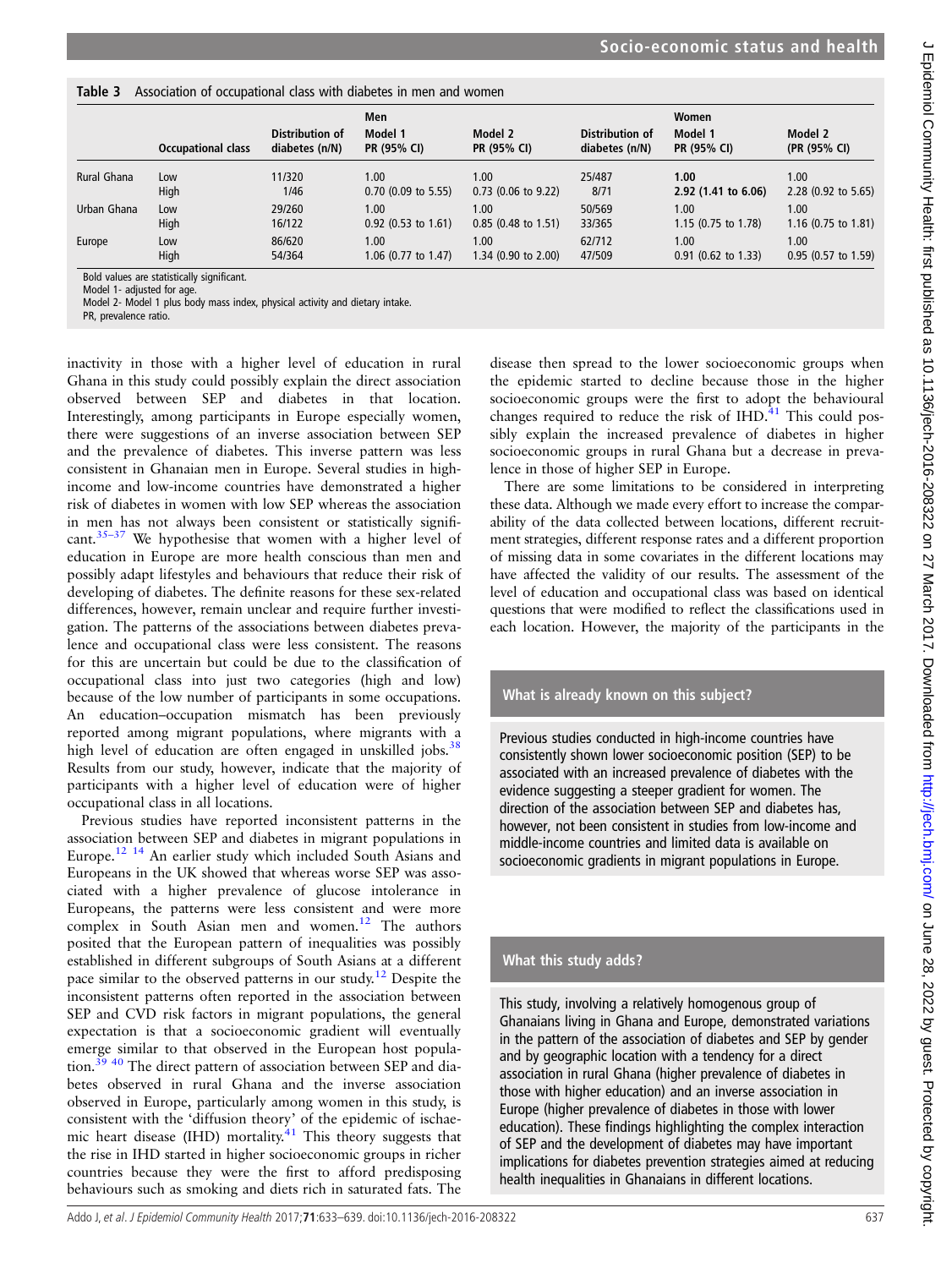# J Epidemiol Community Health: first published as 10.11136/jech-2016-208322 on 27 March 2017. Downloaded from http://jech.bmj.com/ on June 28, 2022 by guest. Protected by copyright J Epidemiol Community Health: first published as 10.1136/jech-208322 on 27 March 2017. Downloaded from <http://jech.bmj.com/> on June 28, 2022 by guest. Protected by copyright.

## <span id="page-5-0"></span>**Socio-economic status and health**

RODAM study were first generation migrants who had completed most of their education in Ghana, therefore any differences in the classification of the exposure variables are unlikely to have significantly biased our results. In the absence of indicators of SEP such as income and wealth, the indicators used in this study (occupational class and education), may not have adequately captured all aspects of SEP that reflect the material resources available to participants in the different settings. Despite these limitations, the RODAM study provides important data on a relatively homogenous population of Ghanaians living in different geographic locations in Ghana and Europe.

### **CONCLUSION**

The results of this study demonstrated variations in the pattern of the association of diabetes and SEP by gender and by geographic location with a tendency for a direct association in rural Ghana and an inverse association in Europe. These findings highlighting the complex interaction of SEP and the development of diabetes may have important implications for diabetes prevention strategies in Ghanaians in different locations.

### Author affiliations <sup>1</sup>

<sup>1</sup>Department of Non-communicable Disease Epidemiology, London School of Hygiene and Tropical Medicine, London, UK

<sup>2</sup>Department of Public Health, Academic Medical Center, University of Amsterdam, Amsterdam, The Netherlands

<sup>3</sup>Regional Institute for Population Studies, University of Ghana, Legon, Accra, Ghana 4 Department of Molecular Epidemiology, German Institute of Human Nutrition Potsdam-Rehbruecke, Nuthetal, Germany

<sup>5</sup>Julius Global Health, Julius Center for Health Sciences and Primary Care, University Medical Center Utrecht, Utrecht, The Netherlands

<sup>6</sup>Division of Epidemiology & Biostatistics, School of Public Health, Faculty of Health Sciences, University of the Witwatersrand, Johannesburg, South Africa

7 International Diabetes Federation, Kampala, Uganda <sup>8</sup>Institute of Tropical Medicine and International Health, Charité-University Medicine Berlin, Berlin, Germany

<sup>9</sup>Kumasi Centre for Collaborative Research in Tropical Medicine, Kwame Nkrumah University of Science and Technology, Kumasi, Ghana

Acknowledgements The authors are very grateful to the advisory board members for their valuable support in shaping the methods, to the research assistants, interviewers and other staff of the five research locations who have taken part in gathering the data and, most of all, the Ghanaian volunteers participating in this project. We gratefully acknowledge Jan van Straalen from the Academic Medical Centre for his valuable support with standardisation of the laboratory procedures and the Academic Medical Centre Biobank for their support in biobank management and high-quality storage of collected samples.

Contributors JA and LS planned the study. JA, AdGA, EB, KM, FPM and EOD conducted the data collection in the various locations and reported on the work presented. JA drafted the initial manuscript with intellectual input from CA, AdGA, EB, MBS, ID, CG, MN, KM, KKG, SB, FPM, EOD, AK and KS. JA submitted the study. JA and LS are responsible for the overall content as guarantors.

Funding This work was supported by the European Commission under the Framework Programme (Grant Number: 278901). LS's contribution was supported by the Wellcome Trust, grant number WT082178.

Disclaimer The funders had no role in study design, data collection and analysis, decision to publish or preparation of the manuscript.

Competing interests None declared.

Ethics approval Ethics committees of the London School of Hygiene and Tropical Medicine, University of Amsterdam, University of Ghana, Kwame Nkrumah University of Science and Technology, University Medicine Berlin.

Provenance and peer review Not commissioned; externally peer reviewed.

Open Access This is an Open Access article distributed in accordance with the terms of the Creative Commons Attribution (CC BY 4.0) license, which permits others to distribute, remix, adapt and build upon this work, for commercial use, provided the original work is properly cited. See: [http://creativecommons.org/licenses/](http://creativecommons.org/licenses/by/4.0/) [by/4.0/](http://creativecommons.org/licenses/by/4.0/)

### **REFERENCES**

- Agardh E, Allebeck P, Hallqvist J, et al. Type 2 diabetes incidence and socio-economic position: a systematic review and meta-analysis. [Int J Epidemiol](http://dx.doi.org/10.1093/ije/dyr029) 2011;40:804–18.
- 2 Agardh EE, Ahlbom A, Andersson T, et al. Explanations of socioeconomic differences in excess risk of type 2 diabetes in Swedish men and women. [Diabetes](http://dx.doi.org/10.2337/diacare.27.3.716) [Care](http://dx.doi.org/10.2337/diacare.27.3.716) 2004;27:716–21.
- 3 Connolly V, Unwin N, Sherriff P, et al. Diabetes prevalence and socioeconomic status: a population based study showing increased prevalence of type 2 diabetes mellitus in deprived areas. [J Epidemiol Community Health](http://dx.doi.org/10.1136/jech.54.3.173) 2000;54:173-7.
- Espelt A, Borrell C, Roskam AJ, et al. Socioeconomic inequalities in diabetes mellitus across Europe at the beginning of the 21st century. [Diabetologia](http://dx.doi.org/10.1007/s00125-008-1146-1) 2008;51:1971–9.
- 5 Ali MK, Bhaskarapillai B, Shivashankar R, et al. Socioeconomic status and cardiovascular risk in urban South Asia: the CARRS Study. [Eur J Prev Cardiol](http://dx.doi.org/10.1177/2047487315580891) 2016;23:408–19.
- 6 Thomas C, Nightingale CM, Donin AS, et al. Socio-economic position and type 2 diabetes risk factors: patterns in UK children of South Asian, black African-Caribbean and White European origin. [PLoS ONE](http://dx.doi.org/10.1371/journal.pone.0032619) 2012;7:e32619.
- 7 Xu F, Yin XM, Zhang M, et al. Family average income and diagnosed type 2 diabetes in urban and rural residents in regional mainland China. [Diabet Med](http://dx.doi.org/10.1111/j.1464-5491.2006.01965.x) 2006;23:1239–46.
- Kavanagh A, Bentley RJ, Turrell G, et al. Socioeconomic position, gender, health behaviours and biomarkers of cardiovascular disease and diabetes. [Soc Sci Med](http://dx.doi.org/10.1016/j.socscimed.2010.05.038) 2010;71:1150–60.
- 9 Stringhini S, Tabak AG, Akbaraly TN, et al. Contribution of modifiable risk factors to social inequalities in type 2 diabetes: prospective Whitehall II cohort study. **[BMJ](http://dx.doi.org/10.1136/bmj.e5452)** 2012;345:e5452.
- 10 Brown AF, Ettner SL, Piette J, et al. Socioeconomic position and health among persons with diabetes mellitus: a conceptual framework and review of the literature. [Epidemiol Rev](http://dx.doi.org/10.1093/epirev/mxh002) 2004;26:63–77.
- 11 Yusuf S, Reddy S, Ounpuu S, et al. Global burden of cardiovascular diseases: part I: general considerations, the epidemiologic transition, risk factors, and impact of urbanization. *[Circulation](http://dx.doi.org/10.1161/hc4601.099487)* 2001;104:2746-53.
- 12 Bhopal R, Hayes L, White M, et al. Ethnic and socio-economic inequalities in coronary heart disease, diabetes and risk factors in Europeans and South Asians. [J Public Health Med](http://dx.doi.org/10.1093/pubmed/24.2.95) 2002;24:95–105.
- 13 Fischbacher CM, Cezard G, Bhopal RS, et al. Measures of socioeconomic position are not consistently associated with ethnic differences in cardiovascular disease in Scotland: methods from the Scottish Health and Ethnicity Linkage Study (SHELS). Int J [Epidemiol](http://dx.doi.org/10.1093/ije/dyt237) 2014;43:129–39.
- 14 Agyemang C, van Valkengoed I, Hosper K, et al. Educational inequalities in metabolic syndrome vary by ethnic group: evidence from the SUNSET study. [Int J Cardiol](http://dx.doi.org/10.1016/j.ijcard.2008.12.023) 2010;141:266–74.
- 15 International Diabetes Federation. International Diabetes Atlas. 2015. [http://www.](http://www.diabetesatlas.org/) [diabetesatlas.org/](http://www.diabetesatlas.org/)
- 16 Agyemang C, Meeks K, Beune E, et al. Obesity and type 2 diabetes in sub-Saharan Africans—is the burden in today's Africa similar to African migrants in Europe? The RODAM study. [BMC Med](http://dx.doi.org/10.1186/s12916-016-0709-0) 2016;14:166.
- 17 Hall V, Thomsen RW, Henriksen O, et al. Diabetes in Sub Saharan Africa 1999-2011: epidemiology and public health implications. A systematic review. **[BMC Public](http://dx.doi.org/10.1186/1471-2458-11-564)** [Health](http://dx.doi.org/10.1186/1471-2458-11-564) 2011:11:564
- 18 Cappuccio FP, Micah FB, Emmett L, et al. Prevalence, detection, management, and control of hypertension in Ashanti, West Africa. [Hypertension](http://dx.doi.org/10.1161/01.HYP.0000126176.03319.d8) 2004;43:1017–22.
- 19 Agyemang C, Beune E, Meeks K, et al. Rationale and cross-sectional study design of the Research on Obesity and type 2 Diabetes among African Migrants: the RODAM study. [BMJ Open](http://dx.doi.org/10.1136/bmjopen-2014-004877) 2014;4:e004877.
- 20 World Health Organisation. Report of a WHO/IDF Consultation: definition and diagnosis of diabetes mellitus and intermediate hyperglycaemia. 2006. [http://whoint/](http://whoint/diabetes/publications/Definition%20and%20diagnosis%20of%20diabetes_newpdf) diabetes/publications/Defi[nition%20and%20diagnosis%20of%20diabetes\\_newpdf](http://whoint/diabetes/publications/Definition%20and%20diagnosis%20of%20diabetes_newpdf).
- 21 International Labour Office. International Standard Classification of Occupations. 2012:66–371. [http://wwwiloorg/wcmsp5/groups/public/---dgreports/---dcomm/---publ/](http://wwwiloorg/wcmsp5/groups/public/---dgreports/---dcomm/---publ/documents/publication/wcms_172572pdf) [documents/publication/wcms\\_172572pdf](http://wwwiloorg/wcmsp5/groups/public/---dgreports/---dcomm/---publ/documents/publication/wcms_172572pdf) (accessed 11 Jun 2015).
- 22 World Health Organisation. Obesity: preventing and managing the global epidemic. Report of a WHO consultation. World Health Organ Tech Rep Series 2000;894:i-xii, 1–253.
- 23 GPAQ: Global Physical Activity Questionnaire (version 2.0). Department of Chronic Diseases and Health Promotion. WHO. [http://www.who.int/chp/steps/resources/](http://www.who.int/chp/steps/resources/GPAQ_Analysis_Guide.pdf) [GPAQ\\_Analysis\\_Guide.pdf.](http://www.who.int/chp/steps/resources/GPAQ_Analysis_Guide.pdf)
- 24 Ainsworth BE, Haskell WL, Whitt MC, et al. Compendium of physical activities: an update of activity codes and MET intensities. [Med Sci Sports Exerc](http://dx.doi.org/10.1097/00005768-200009001-00009) 2000;32(9 Suppl):S498–504.
- 25 Frank LK, Kröger J, Schulze MB, et al. Dietary patterns in urban Ghana and risk of type 2 diabetes. [Br J Nutr](http://dx.doi.org/10.1017/S000711451400052X) 2014;112:89-98.
- 26 Kaaks R, Riboli E. Validation and calibration of dietary intake measurements in the EPIC project: methodological considerations. European prospective investigation into cancer and nutrition. Int J Epidemiol 1997;26(Suppl 1):S15-25.